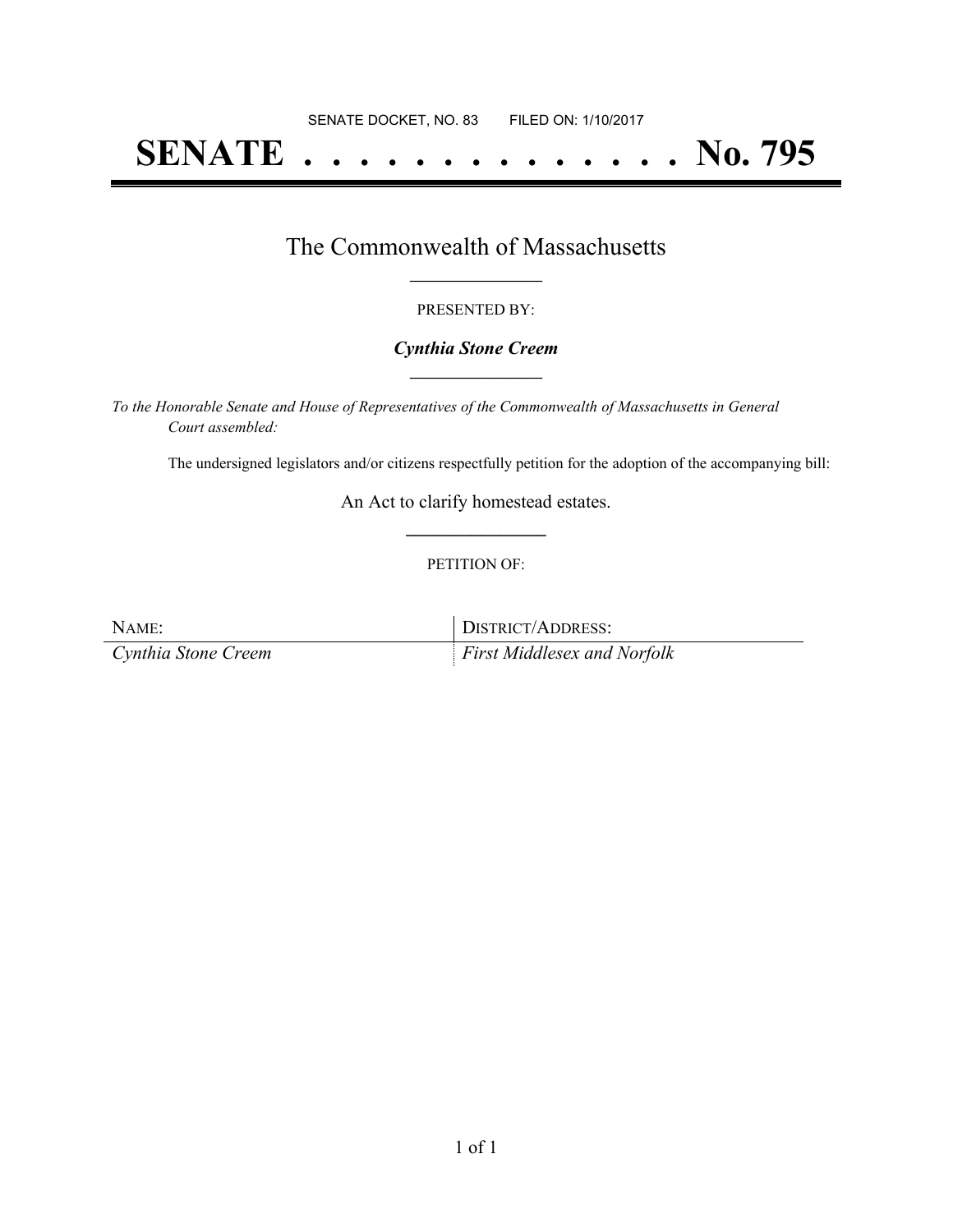# SENATE DOCKET, NO. 83 FILED ON: 1/10/2017 **SENATE . . . . . . . . . . . . . . No. 795**

By Ms. Creem, a petition (accompanied by bill, Senate, No. 795) of Cynthia S. Creem for legislation to clarify homestead estates and real estate titles. The Judiciary.

### [SIMILAR MATTER FILED IN PREVIOUS SESSION SEE SENATE, NO. *754* OF 2015-2016.]

# The Commonwealth of Massachusetts

**In the One Hundred and Ninetieth General Court (2017-2018) \_\_\_\_\_\_\_\_\_\_\_\_\_\_\_**

**\_\_\_\_\_\_\_\_\_\_\_\_\_\_\_**

An Act to clarify homestead estates.

Be it enacted by the Senate and House of Representatives in General Court assembled, and by the authority *of the same, as follows:*

1 SECTION 1. Section 1 of chapter 188 of the General Laws is hereby amended by striking

2 the definition of "Declared homestead exemption" and inserting in place thereof the following:-

| $\overline{3}$ | "Declared homestead exemption", an exemption in the amount of \$500,000 created by a             |
|----------------|--------------------------------------------------------------------------------------------------|
| $\overline{4}$ | written declaration, executed and recorded pursuant to section 5; provided, however, that: (1)   |
| 5              | with respect to a home owned by joint tenants or tenants by the entirety who are benefited by an |
| 6              | estate of homestead declared pursuant to section 3, the declared homestead exemption shall       |
| 7              | remain whole and unallocated, provided that the owners together shall not be entitled to a       |
| 8              | declared homestead exemption in excess of $$500,000$ ; (2) if a home is owned by tenants in      |
| 9              | common or trust beneficiaries, the declared homestead exemption for each co-tenant and trust     |
| 10             | beneficiary who benefits by an estate of homestead declared pursuant to said section 3 shall be  |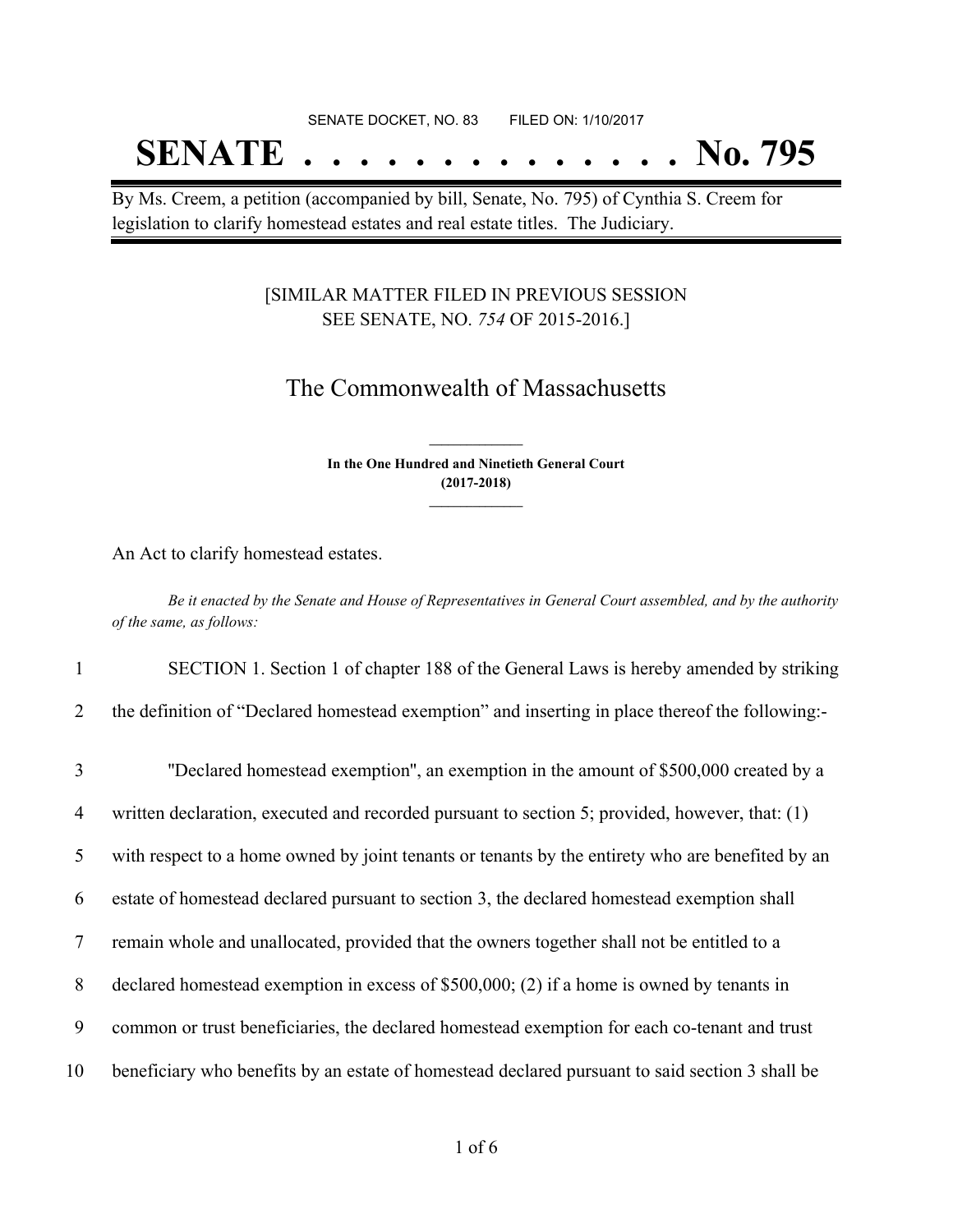the product of: (i) \$500,000 divided by (ii) the number of co-tenants or trust beneficiaries who reside in the home as a principal residence; (3) except as provided in clause (4), each person who owns a home and who is benefited by an estate of homestead declared pursuant to section 2 shall be entitled to the declared homestead exemption without reduction, proration or allocation among other owners of the home; and (4) separate estates of homestead may be declared pursuant to sections 2 and 3 on the same home, and in such event: (i) if the home is owned by tenants in common or trust beneficiaries, the declared homestead exemption for each co-tenant and trust beneficiary who benefits by an estate of homestead declared pursuant to section 3 shall be calculated in the manner provided in clause (2), and the declared homestead exemption for each co-tenant and trust beneficiary who benefits by an estate of homestead declared pursuant to section 2 shall be calculated in the manner provided in clause (3); or (ii) if the home is owned by joint tenants or tenants by the entirety, the declared homestead exemption for the owners together shall be the sum of \$500,000 multiplied by the number of declarations recorded pursuant to section 2, plus \$250,000; provided, however, that the homestead exemption under this subclause shall remain whole and unallocated among the owners; and provided further, that no owner who declares a homestead, acting individually, shall be entitled to claim an exemption of more than \$500,000; and (5) the calculation of the amount of homestead exemption available to an owner shall not sever a joint tenancy or tenancy by the entirety.

- SECTION 2. Said section 1 of chapter 188 is hereby amended by striking the definition of "Owner" and inserting in place thereof the following:-
- "Owner", a natural person who is a sole owner, joint tenant, tenant by the entirety, tenant in common, life estate holder, remainderman or holder of a present, vested and non-contingent

of 6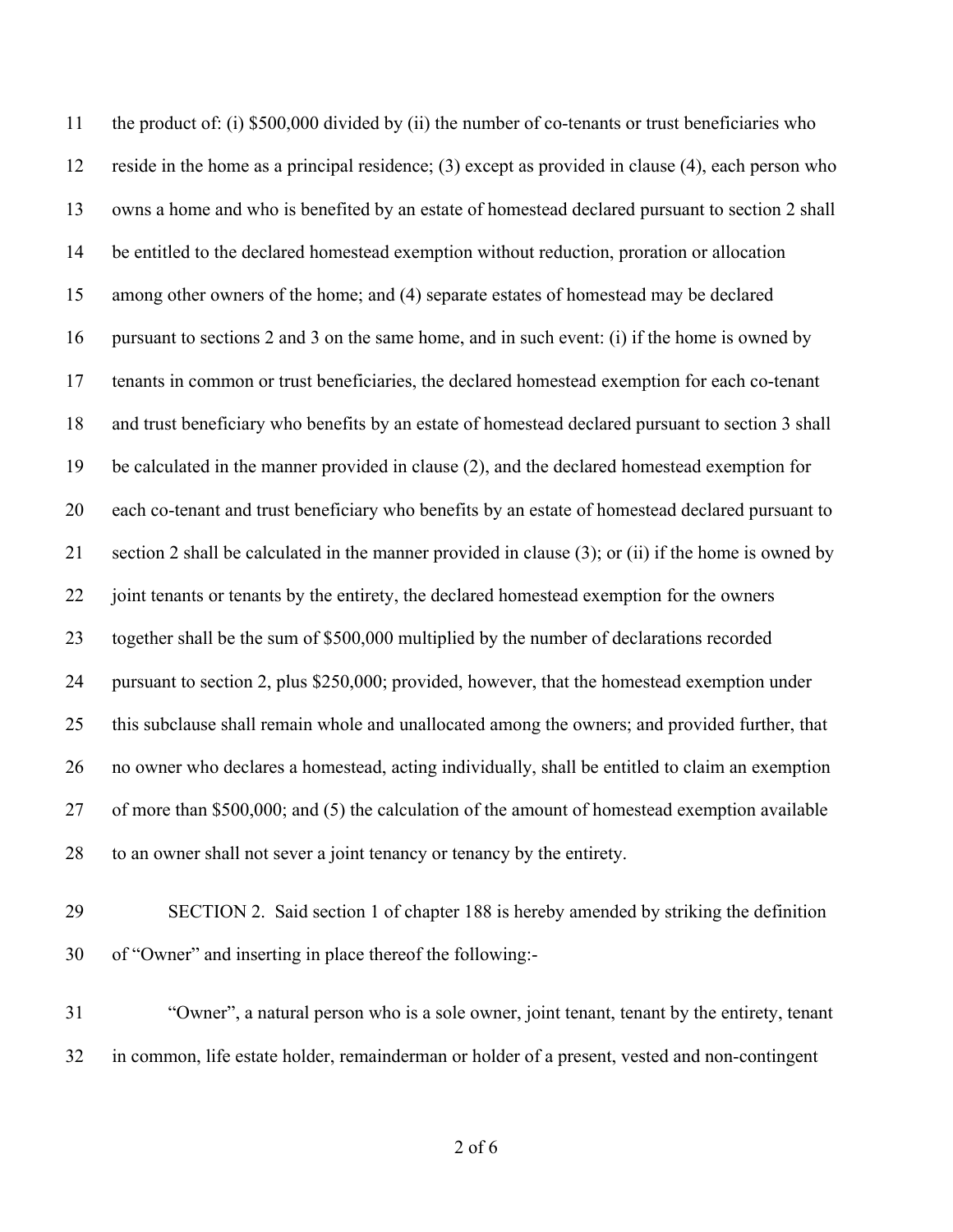beneficial interest in a trust, including any of the foregoing who is a lessee-shareholder of a residential cooperative housing unit.

| 35 | SECTION 3. Subsection (b) of section 3 of said chapter 188 is hereby amended by                   |
|----|---------------------------------------------------------------------------------------------------|
| 36 | striking clause (6) and inserting in place thereof the following:--                               |
| 37 | (6) upon an execution issued from a court of competent jurisdiction to enforce its                |
| 38 | judgment based upon fraud, duress, undue influence or lack of capacity.                           |
| 39 | SECTION 4. Section 10 of said chapter 188 is hereby amended by striking subsections               |
| 40 | (a) and (b) and inserting in place thereof the following two subsections:                         |
| 41 | (a) An estate of homestead created under section 3 or 4 may be terminated by any of the           |
| 42 | following methods:                                                                                |
| 43 | (1) a deed to a non-family member conveying the home, signed by the owner and a non-              |
| 44 | owner spouse or former spouse residing in the home as a principal residence as of the date of the |
| 45 | deed;                                                                                             |
| 46 | (2) a recorded release of the estate of homestead, duly signed and acknowledged by the            |
| 47 | owner and a non-owner spouse or former spouse residing in the home as a principal residence as    |
| 48 | of the date of the release;                                                                       |
| 49 | (3) the abandonment of the home as the principal residence by the owner, the owner's              |
| 50 | spouse, former spouse or minor children, except that such abandonment shall terminate only the    |
| 51 | rights of the persons who have abandoned the home; provided, however, that no person in           |
| 52 | military service as defined in 50 U.S.C. appendix, section 511 shall be deemed to have            |
| 53 | abandoned the home due to such military service;                                                  |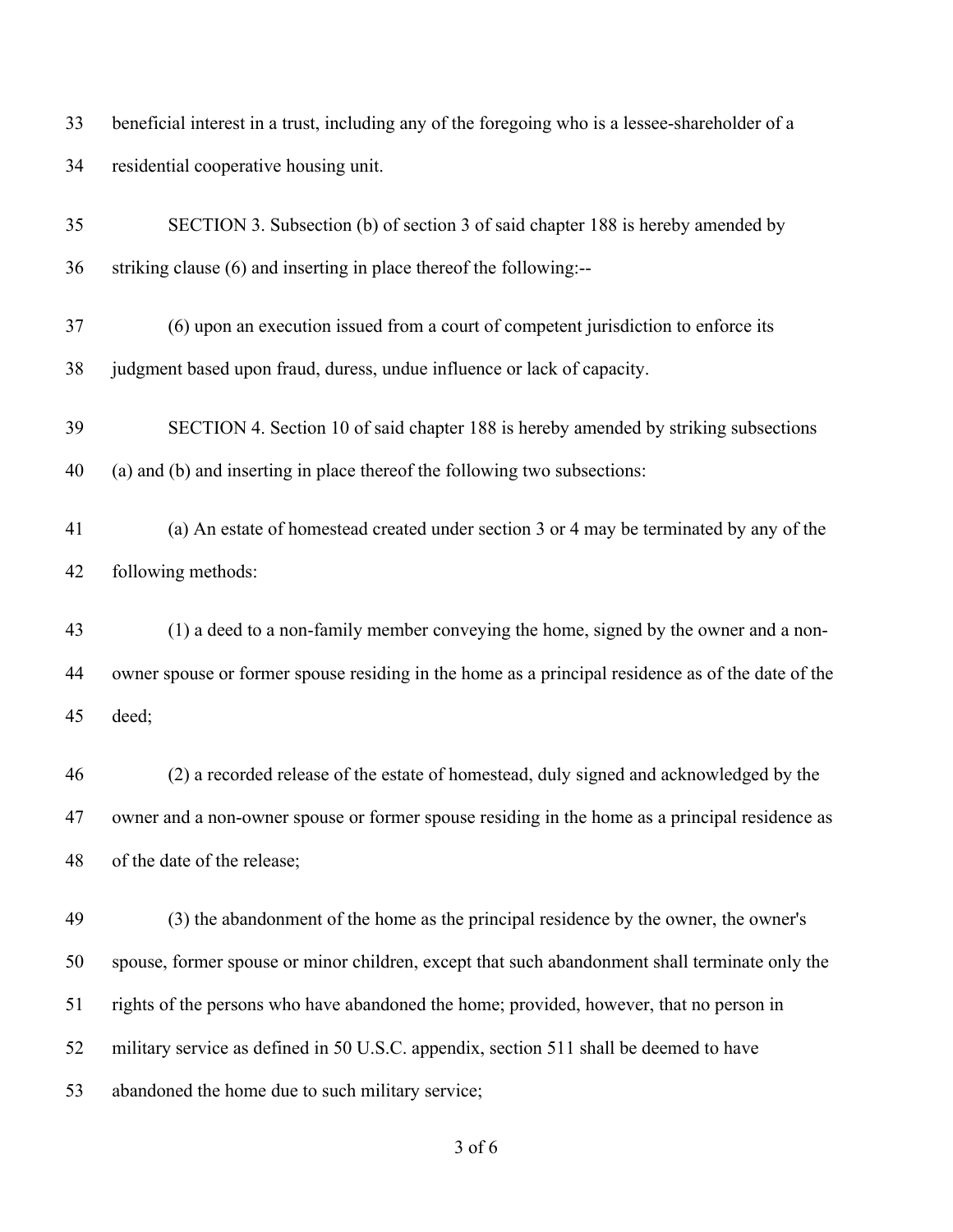(4) in the case of a home the title to which is held in trust, by either: (i) the execution of a deed or a release of homestead by the trustee; or (ii) action of a beneficial owner identified in the declaration, who is not a minor child, taken in the same manner as provided in clauses (2) and (3);

 (5) the subsequent recorded declaration of an estate of homestead under section 3 on other property, except that such declaration shall terminate only the rights of the owner making such subsequent declaration and the rights of that owner's spouse and minor children who reside or intend to reside in the other property as their principal residence;

 (6) a deed setting forth that that (i) the grantor(s) is unmarried; or (ii) there is no spouse or former spouse entitled to an estate of homestead; or (iii) the property is not a home; or (iv) the property is not the home of the grantor or the grantor's spouse or former spouse.

 (7) a recorded affidavit pursuant to section 5B of chapter 183 setting forth that, at the time of delivery of a deed, mortgage or other instrument of conveyance to a non-family member, (i) the grantor was unmarried, or (ii) the grantor had no spouse or former spouse entitled to claim the benefit of an existing estate of homestead, or (iii) the property was not a home, or (iv) the property was not the home of the grantor or the grantor's spouse or former spouse. The affidavit may be recorded simultaneously or subsequent to the deed, mortgage or other instrument of conveyance.

 (b) No deed between spouses or former spouses or co-owners who individually or jointly hold an estate of homestead under section 3 or section 4 and no deed between a trustee and a trust beneficiary or between a life tenant and a remainderman shall terminate the homestead unless each co-owner, spouse, former spouse, trust beneficiary or remainderman entitled to the

of 6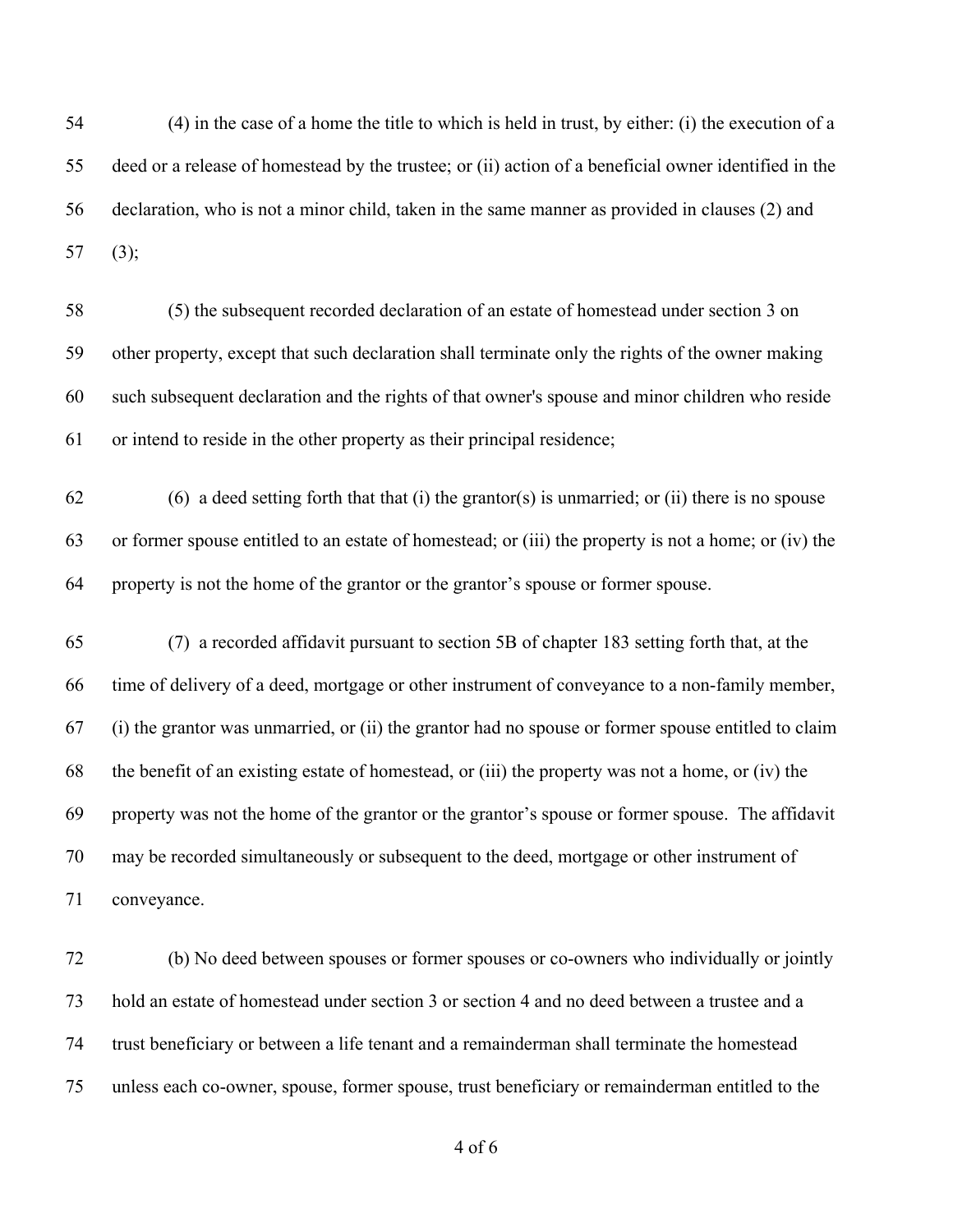benefit of the homestead has executed an express release thereof pursuant to clause (2) or clause (4) of subsection (a).

 SECTION 5. Section 11 of said chapter 188 is hereby amended by striking subsection (a) and inserting in place thereof the following:

 (a) If a home that is subject to an estate of homestead is sold, whether voluntarily or involuntarily, taken or damaged by fire or other casualty, then the proceeds of any such sale, taking or damage shall be entitled to the protection of this chapter during the following periods:

 (1) in the event of a sale, whether voluntary or involuntary, or a taking, for a period ending on the date on which the person benefited by the homestead either acquires another home the person intends to occupy as a principal residence or 1 year after the date on which the sale or taking occurred, whichever first occurs; and

(2) in the event of a fire or other casualty, for a period ending on:

 (i) the date upon which the reconstruction or repair to the home is completed or the date on which the person benefited by the homestead acquires another home the person intends to occupy as a principal residence; or

(ii) 2 years after the date of the fire or other casualty, whichever first occurs.

 SECTION 6. Said chapter 188 is hereby amended by striking section 13 and inserting in place thereof the following section:

 Section 13. A recorded deed, release, mortgage, affidavit or other instrument of conveyance containing a statement of any facts set forth in clauses (6) or (7) of subsection (a) of

section 10 may be relied upon by a good faith purchaser for value and may be conclusive proof